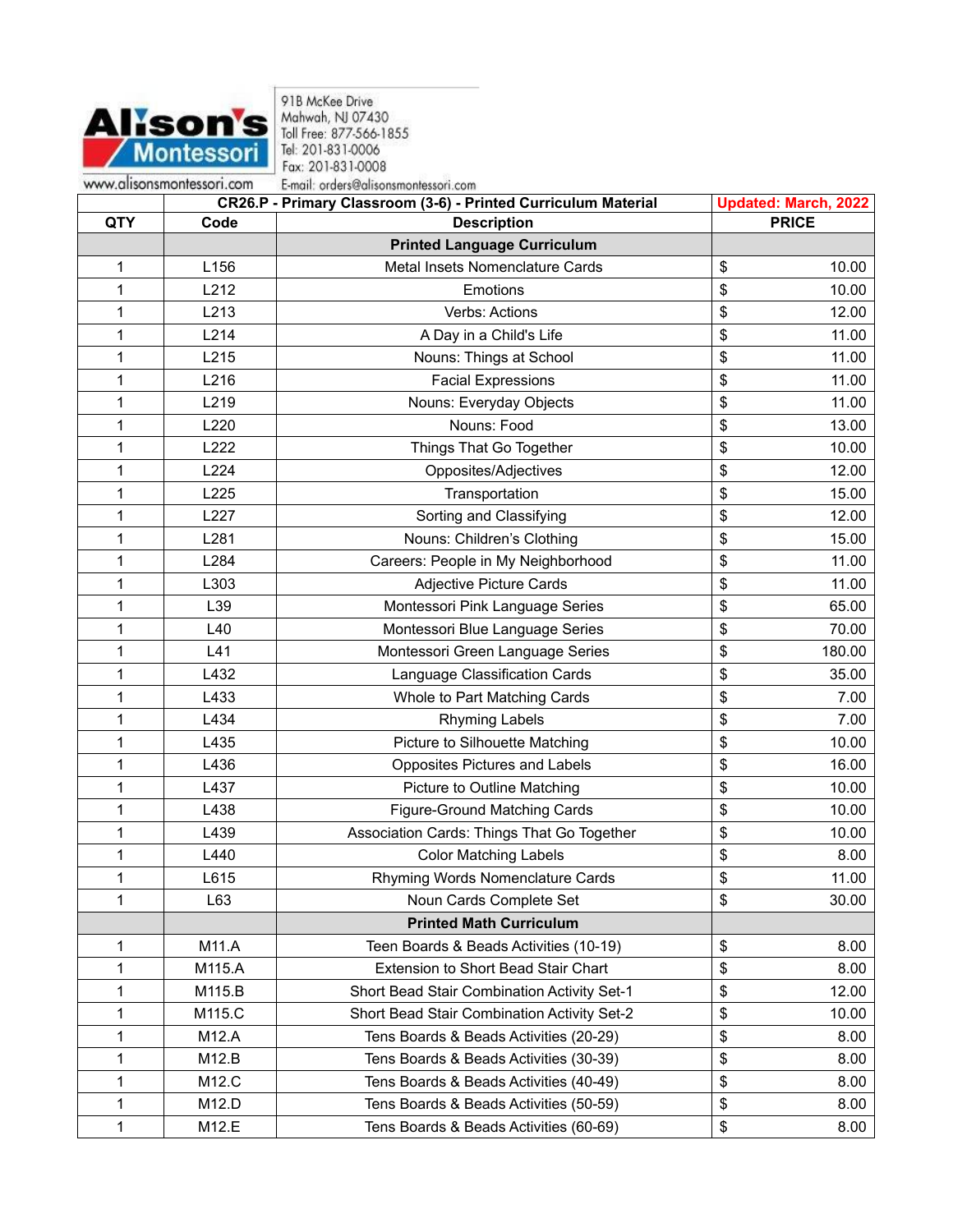| 1            | M12.F     | Tens Boards & Beads Activities (70-79)                            | \$<br>8.00  |
|--------------|-----------|-------------------------------------------------------------------|-------------|
| 1            | M12.G     | Tens Boards & Beads Activities (80-89)                            | \$<br>8.00  |
| 1            | M12.H     | Tens Boards & Beads Activities (90-99)                            | \$<br>8.00  |
| 1            | M13.C     | <b>Hundred Board Activity Set</b>                                 | \$<br>18.00 |
| 1            | M14.A     | <b>Addition Strip Board Activity-1</b>                            | \$<br>18.00 |
| $\mathbf{1}$ | M14.B     | <b>Addition Strip Board Activity-2</b>                            | \$<br>18.00 |
| $\mathbf{1}$ | M16.01    | Multiplication Board Activity Set                                 | 12.00<br>\$ |
| 1            | M17.01    | Division Board Exercise Cards                                     | \$<br>12.00 |
| 1            | M265.C    | Level 1 Geometry Activity Cards                                   | 23.00<br>\$ |
| $\mathbf{1}$ | M28.01    | <b>Stamp Game Activity Set</b>                                    | \$<br>27.00 |
| 1            | M30.01    | <b>Fraction Activity Set</b>                                      | \$<br>32.00 |
| 1            | M32.A     | <b>Addition Snake Game Charts</b>                                 | \$<br>22.00 |
| 1            | M33.A     | <b>Subtraction Snake Game Charts</b>                              | \$<br>22.00 |
| 1            | M39.A     | Tens Beads Activity Cards                                         | \$<br>6.00  |
| 1            | M39.B     | <b>Tens Boards Activity Cards</b>                                 | \$<br>5.00  |
| 1            | M64.01    | Small Bead Frame Paper                                            | 15.00<br>\$ |
| $\mathbf{1}$ | M64.02    | Small Bead Frame Exercise Set                                     | \$<br>12.00 |
| 1            | M65.01    | Large Bead Frame Paper                                            | \$<br>15.00 |
| $\mathbf{1}$ | M65.02    | Large Bead Frame Activity Set                                     | \$<br>18.00 |
| $\mathbf{1}$ | M81.01    | Dot Exercise Sheets                                               | \$<br>20.00 |
| 1            | M92.01    | Introduction to the Decimal System (1A and 1B)                    | 15.00<br>\$ |
| 1            | M92.02    | Golden Bead Materials (Quantity) Addition Activity Set #1 (1A-1D) | \$<br>25.00 |
| $\mathbf{1}$ | M92.03    | Golden Bead Materials (Quantity and Symbol) Addition Activity     | \$<br>25.00 |
| $\mathbf{1}$ | M92.04    | Golden Bead Materials; Subtraction set #1 (1A-1D)                 | \$<br>25.00 |
| 1            | M92.05    | Golden Bead Materials; Subtraction set #2 (1A-1D                  | \$<br>25.00 |
| $\mathbf{1}$ | S17.01    | <b>Blue Constructive Triangles Exercise Set</b>                   | \$<br>10.00 |
| 1            | S38.01    | Geometric Cabinet Nomenclature Cards (3-6)                        | \$<br>15.00 |
| 1            | S38.04.PL | Geometric Cabinet Control Chart                                   | 12.00<br>\$ |
| $\mathbf{1}$ | S38.A     | <b>Charts for Geometric Cabinet Drawers</b>                       | \$<br>12.00 |
| $\mathbf{1}$ | S46.01    | Geometric Solids Nomenclature Cards 3-6                           | \$<br>11.99 |
|              |           | <b>Printed Botany Curriculum</b>                                  |             |
| 1            | B01.01    | Types of Leaves Nomenclature Cards                                | \$<br>11.99 |
| 1            | B02.01    | Parts of a Tree Nomenclature Cards                                | 11.99<br>\$ |
| $\mathbf{1}$ | B03.01    | Parts of Leaf Nomenclature Cards                                  | \$<br>11.99 |
| 1            | B04.01    | Parts of a Flag Nomenclature Cards                                | 11.99<br>\$ |
| 1            | B05.01    | Parts of a Seed Nomenclature Cards                                | \$<br>11.99 |
| $\mathbf{1}$ | B11.01    | Parts of a Root Nomenclature Cards                                | \$<br>11.99 |
| 1            | B12.01    | Parts of a Seed Nomenclature Cards                                | \$<br>11.99 |
| 1            | B21.01    | Parts of a Fruit Nomenclature Cards                               | \$<br>11.99 |
| $\mathbf{1}$ | B45.01    | Types of Stems Nomenclature Cards                                 | \$<br>11.99 |
| $\mathbf{1}$ | B46.01    | Parts of a Plant Nomenclature Cards                               | \$<br>11.99 |
| 1            | B47.01    | Types of Buds Nomenclature Cards                                  | 11.99<br>\$ |
|              |           | <b>Zoology Printed Curriculum</b>                                 |             |
| 1            | Z02.01    | Parts of a Bird Nomenclature Cards (3-6)                          | \$<br>12.00 |
| 1            | Z04.01    | Parts of a Turtle Nomenclature Cards (3-6)                        | \$<br>12.00 |
| $\mathbf{1}$ | Z08.01    | Parts of a Butterfly Nomenclature Cards (3-6)                     | \$<br>12.00 |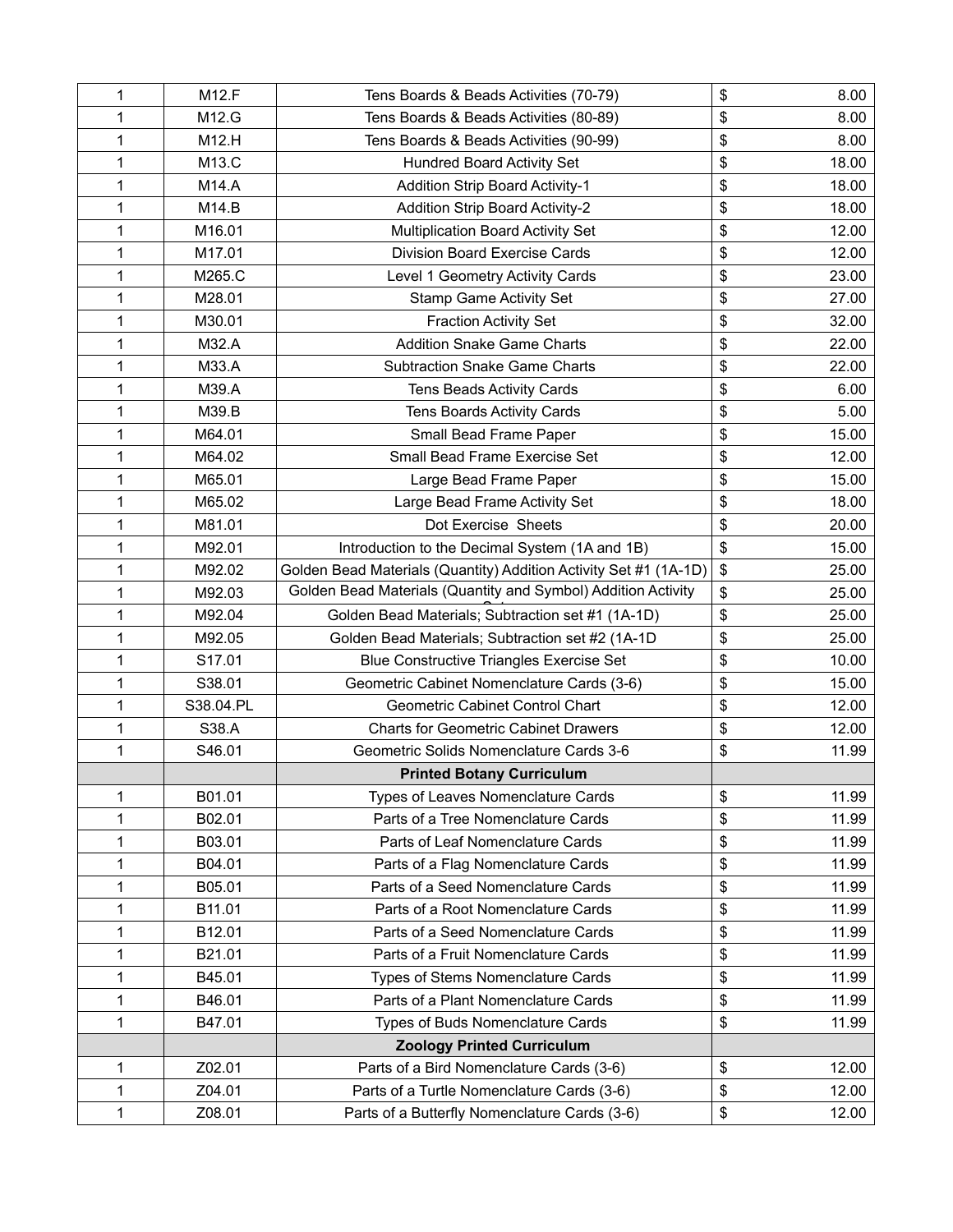| 1 | Z10.01  | Parts of a Fish Nomenclature Cards (3-6)         | \$<br>12.00 |
|---|---------|--------------------------------------------------|-------------|
| 1 | Z12.01  | Parts of a Frog Nomenclature Cards (3-6)         | \$<br>12.00 |
| 1 | Z13.01  | Parts of a Horse Nomenclature Cards (3-6)        | \$<br>12.00 |
| 1 | Z14.01  | Life Cycle of a Ladybug Nomenclature Cards       | \$<br>11.99 |
| 1 | Z14.A   | Life Cycle of a Ladybug Cards                    | \$<br>6.00  |
| 1 | Z15.01  | Life Cycle of an Ant Nomenclature Cards          | \$<br>11.99 |
| 1 | Z15.A   | Life Cycle of an Ant Cards                       | \$<br>6.00  |
| 1 | Z16.01  | Life Cycle of a Butterfly Nomenclature Cards     | \$<br>11.99 |
| 1 | Z16.A   | Life Cycle of a Butterfly Cards                  | \$<br>6.00  |
| 1 | Z33.01  | Life Cycle of an Earthworm Nomenclature Cards    | \$<br>11.99 |
| 1 | Z33.A   | Life Cycle of an Earth Worm Cards                | \$<br>6.00  |
| 1 | Z34.01  | Life Cycle of a Frog Nomenclature Cards          | \$<br>11.99 |
| 1 | Z34.A   | Life Cycle of a Frog Cards                       | \$<br>6.00  |
| 1 | Z35.01  | Life Cycle of a Mealworm Nomenclature Cards      | \$<br>11.99 |
| 1 | Z35.A   | Life Cycle of a Mealworm Cards                   | \$<br>6.00  |
| 1 | Z36.01  | ife Cycle of a Praying Mantis Nomenclature Cards | \$<br>11.99 |
| 1 | Z36.A   | Life Cycle of a Praying Mantis Cards             | \$<br>6.00  |
| 1 | Z53.01  | Life Cycle of a Chicken Nomenclature Cards       | \$<br>11.99 |
| 1 | Z53.A   | Life Cycle of a Chicken                          | \$<br>6.00  |
| 1 | Z62     | Animal Track Nomenclature Cards                  | \$<br>11.99 |
| 1 | Z74.01  | Life Cycle of a Silk Worm Normenclature Cards    | \$<br>11.99 |
| 1 | Z74.A   | Life Cycle of a Silk Worm Cards                  | \$<br>6.00  |
| 1 | Z92.01  | Life Cycle of a Bee Nomenclature Cards           | \$<br>11.99 |
| 1 | Z92.A   | Life Cycle of a Bee Cards                        | \$<br>6.00  |
| 1 | Z93.01  | Life Cycle of a Sea Turtle Nomenclature Cards    | \$<br>11.99 |
| 1 | Z93.A   | Life Cycle of a Sea Turtle Cards                 | \$<br>6.00  |
| 1 | Z94.01  | Life Cycle of a Penguin Nomenclature Cards       | \$<br>11.99 |
| 1 | Z94.A   | Life Cycle of a Penguin Cards                    | \$<br>6.00  |
|   |         | <b>Geography Printed Curriculum</b>              |             |
| 1 | BA01.01 | Desert Animals Nomenclature Cards                | \$<br>11.99 |
| 1 | BA02.01 | Grassland Animals Nomenclature Cards             | \$<br>11.99 |
| 1 | BA03.01 | Mountain Animals Nomenclature Cards              | \$<br>11.99 |
| 1 | BA04.01 | Ocean Animals Nomenclature Cards                 | \$<br>11.99 |
| 1 | BA05.01 | Polar Region Animals Nomenclature Cards          | \$<br>11.99 |
| 1 | BA06.01 | Rainforest Animals Nomenclature Cards            | \$<br>11.99 |
| 1 | BA07.01 | Temperate Forest Animals Nomenclature Cards      | \$<br>11.99 |
| 1 | BA08.01 | Wetlands Animals Nomenclature Cards              | \$<br>11.99 |
| 1 | G01.03  | Labels for Puzzle Map of the World               | \$<br>3.00  |
| 1 | G02.03  | Labels for Puzzle Map of North America           | \$<br>3.00  |
| 1 | G03.03  | Labels for Puzzle Map of South America           | \$<br>3.00  |
| 1 | G04.03  | Labels for Puzzle Map of Africa                  | \$<br>3.00  |
| 1 | G05.03  | Labels for Puzzle Map of Asia                    | \$<br>3.00  |
| 1 | G06.03  | Labels for Puzzle Map of Europe                  | \$<br>3.00  |
| 1 | G07.03  | Labels for Puzzle Map of USA                     | \$<br>3.00  |
| 1 | G08.03  | Labels for Puzzle Map of Australia               | \$<br>3.00  |
| 1 | G112.01 | Parts of a Flag Nomenclature Cards               | \$<br>11.99 |